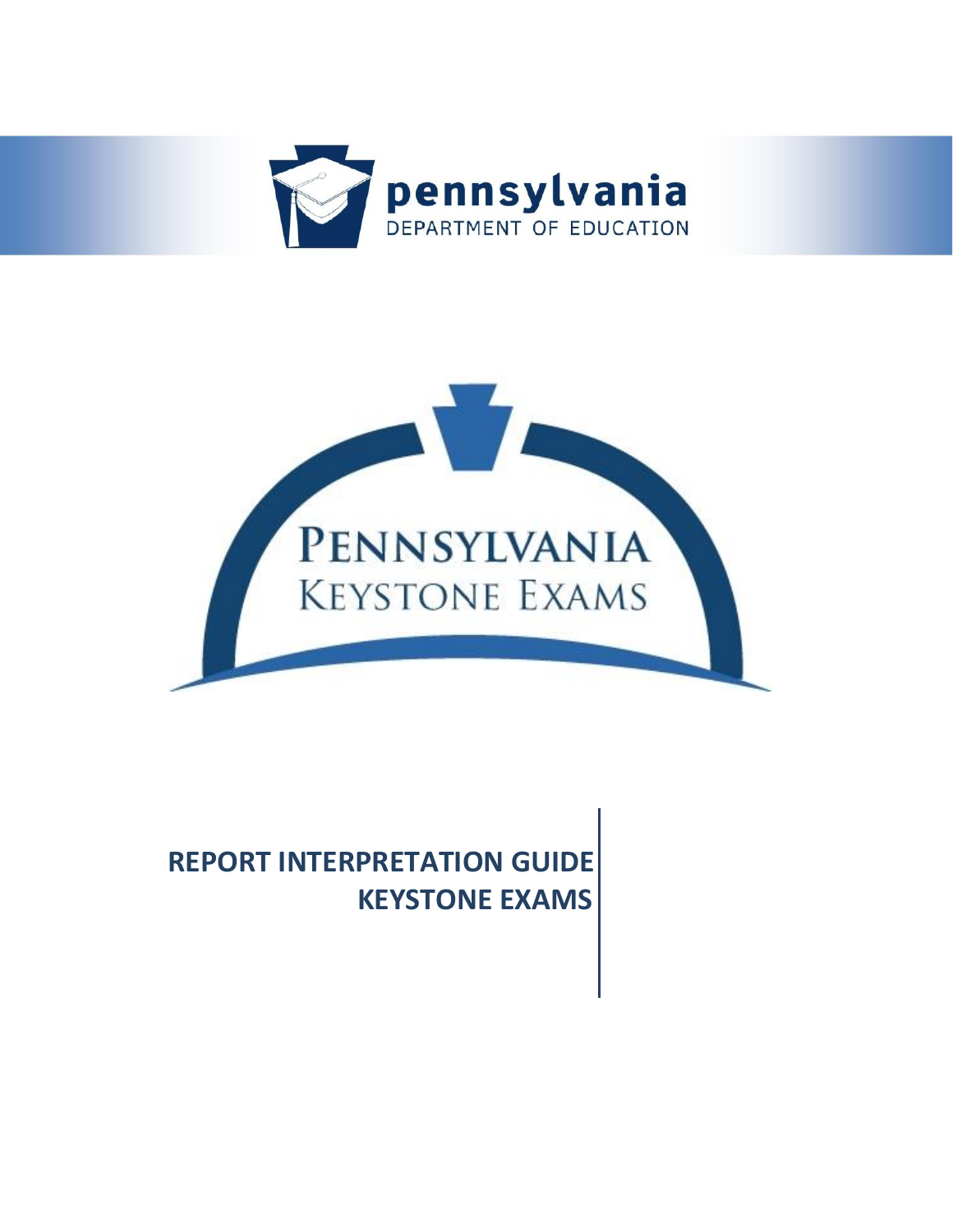

**Keystone Exams Report Interpretation Guide** 



## **GUIDE TO READING THE STUDENT REPORT**

 The Keystone Exams are one component of Pennsylvania's new system of high school graduation requirements for students in the class of 2020 and beyond. Students take the exams toward the end of specific courses, beginning in 2010-2011 for Algebra I, Biology, and Literature.

The Student Report displays how a student performed on each Keystone Exam. This guide helps explain the scores on the student's report. If the student did not take both modules of an exam, part of the report is blank. Remember, these exams are only one measure of the student's growth academically.

#### **DESCRIPTIONS OF PAGE 1 OF THE STUDENT REPORT**



#### **STUDENT INFORMATION**

This section identifies the student's name, school, district, date of testing, and grade.



# **SECRETARY'S GREETING**

This letter is from the Secretary of Education and describes content assessed on the Keystone Exam.



**5** 

#### **CONTENT AREA**

This is the course or subject matter covered by the Keystone Exam.

| 4 | <b>STUDENT'S KEYSTONE EXAM RESULT</b> |
|---|---------------------------------------|
|   | This table indicates the student's    |
|   | performance level on the Keystone     |
|   | Exam.                                 |

## **ABOUT THE KEYSTONE EXAMS**  This is a brief summary of the Keystone

Exams.

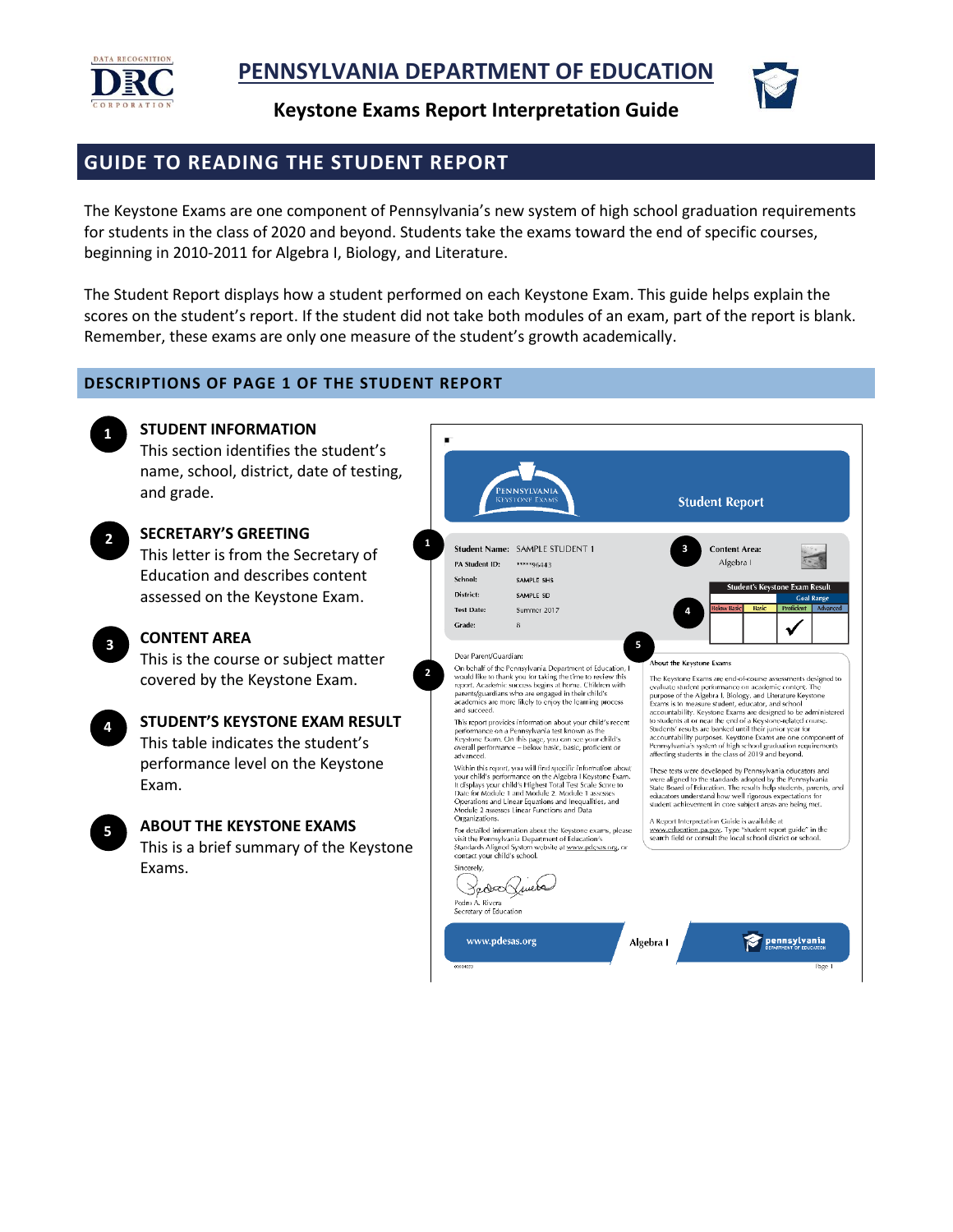

**Guide to Keystone Exams Student Reports** 

#### **DESCRIPTIONS OF PAGE 2 OF THE STUDENT REPORT**



#### **PERFORMANCE LEVEL ON TOTAL TEST**

The arrow points to the student's performance level for the total Keystone Exam.

Note: If the student was not tested or did not receive a total score, an arrow pointing to the performance level is not displayed.



**8** 

#### **STUDENT'S SCORE**

The Highest Total Test Scale Score to Date indicates the student's scale score for the total test. Additionally, the arrow on the bar graph indicates where the student's score falls within a performance level.

 Exam scores should not be compared Because each content area has its own individual scale, the student's Keystone across content areas.

**MINIMUM/MAXIMUM SCALE SCORES** 

The minimum and maximum scale scores represent the minimum and maximum scores a student could earn. Each Keystone Exam has a minimum and maximum score that stays the same across years. The Proficient score is set at 1500 for all exams.

| 1200                                                                                                                                                                                                                                                                                                                                              |                                                                                                                                                                                                                                                                                                                   | 1439<br>1500                                                                                                                                                                                                                                                                                                                                                                                                                                    |                       |                  | 1546                                                                                                                                                                 |                   |                                                                                                                                                                           | 1800             |                       |                      |
|---------------------------------------------------------------------------------------------------------------------------------------------------------------------------------------------------------------------------------------------------------------------------------------------------------------------------------------------------|-------------------------------------------------------------------------------------------------------------------------------------------------------------------------------------------------------------------------------------------------------------------------------------------------------------------|-------------------------------------------------------------------------------------------------------------------------------------------------------------------------------------------------------------------------------------------------------------------------------------------------------------------------------------------------------------------------------------------------------------------------------------------------|-----------------------|------------------|----------------------------------------------------------------------------------------------------------------------------------------------------------------------|-------------------|---------------------------------------------------------------------------------------------------------------------------------------------------------------------------|------------------|-----------------------|----------------------|
|                                                                                                                                                                                                                                                                                                                                                   | Below Basic                                                                                                                                                                                                                                                                                                       |                                                                                                                                                                                                                                                                                                                                                                                                                                                 | Basic                 |                  |                                                                                                                                                                      | <b>Proficient</b> |                                                                                                                                                                           | Advanced         |                       | 6                    |
|                                                                                                                                                                                                                                                                                                                                                   |                                                                                                                                                                                                                                                                                                                   |                                                                                                                                                                                                                                                                                                                                                                                                                                                 |                       |                  |                                                                                                                                                                      | \$1514<br>÷       |                                                                                                                                                                           |                  |                       |                      |
| performance that indicates<br>little understanding and<br>minimal display of the skills<br>included in the Keystone<br>Exams Assessment Anchors<br>& Eligible Content, There is<br>a major need for additional<br>instructional opportunities<br>and/or increased student<br>academic commitment to<br>achieve the Proficient level.<br>Algebra I |                                                                                                                                                                                                                                                                                                                   | performance, work<br>approaching, but not yet<br>reaching, satisfactory<br>performance. Performance<br>indicates a partial<br>understanding and limited<br>display of the skills<br>included in the Keystone<br>Exams Assessment Anchors<br>& Eligible Content.<br>The student may need<br>additional instructional<br>opportunities and/or<br>increased student academic<br>commitment to achieve the<br>Proficient level.<br>SAMPLE STUDENT 1 |                       |                  | performance indicating a<br>solid understanding and<br>adequate display of the<br>skills included in the<br>Keystone Exams Assessment<br>Anchors & Eligible Content. |                   | performance indicating an<br>in-depth understanding<br>and exemplary display of<br>the skills included in the<br>Keystone Exams Assessment<br>Anchors & Eligible Content. |                  |                       |                      |
|                                                                                                                                                                                                                                                                                                                                                   |                                                                                                                                                                                                                                                                                                                   | Module 1<br>Operations and Linear<br>Equations & Inequalities                                                                                                                                                                                                                                                                                                                                                                                   |                       |                  | Module 2<br>Linear Functions and<br>Data Organizations                                                                                                               |                   |                                                                                                                                                                           |                  | <b>Total Test</b>     |                      |
|                                                                                                                                                                                                                                                                                                                                                   |                                                                                                                                                                                                                                                                                                                   | Result                                                                                                                                                                                                                                                                                                                                                                                                                                          | <b>Scale</b><br>Score | <b>Test Date</b> |                                                                                                                                                                      | <b>Result</b>     | <b>Scale</b><br>Score                                                                                                                                                     | <b>Test Date</b> | <b>Scale</b><br>Score | Performance<br>Level |
|                                                                                                                                                                                                                                                                                                                                                   | <b>Highest Total Test</b><br>Scale Score to Date                                                                                                                                                                                                                                                                  | Passed                                                                                                                                                                                                                                                                                                                                                                                                                                          | 1520                  | Summer<br>2017   |                                                                                                                                                                      | Passed            | 1509                                                                                                                                                                      | Summer<br>2017   | 1514                  | Proficient           |
|                                                                                                                                                                                                                                                                                                                                                   |                                                                                                                                                                                                                                                                                                                   | Passed                                                                                                                                                                                                                                                                                                                                                                                                                                          | 1520                  | Summer<br>2017   |                                                                                                                                                                      | Passed            | 1509                                                                                                                                                                      | Summer<br>2017   |                       |                      |
|                                                                                                                                                                                                                                                                                                                                                   | <b>Scores of Three Most</b><br><b>Recent Test Events</b>                                                                                                                                                                                                                                                          |                                                                                                                                                                                                                                                                                                                                                                                                                                                 |                       |                  |                                                                                                                                                                      |                   |                                                                                                                                                                           |                  |                       |                      |
|                                                                                                                                                                                                                                                                                                                                                   | <sup>1</sup> The highest total test scale score to date is the highest score computed from all possible combinations of<br>module 1 and module 2. The total scale score is not the simple average of the module scale scores. Rather, it is<br>weighted by the relative difficulty of questions from each module. |                                                                                                                                                                                                                                                                                                                                                                                                                                                 |                       |                  |                                                                                                                                                                      |                   |                                                                                                                                                                           |                  |                       |                      |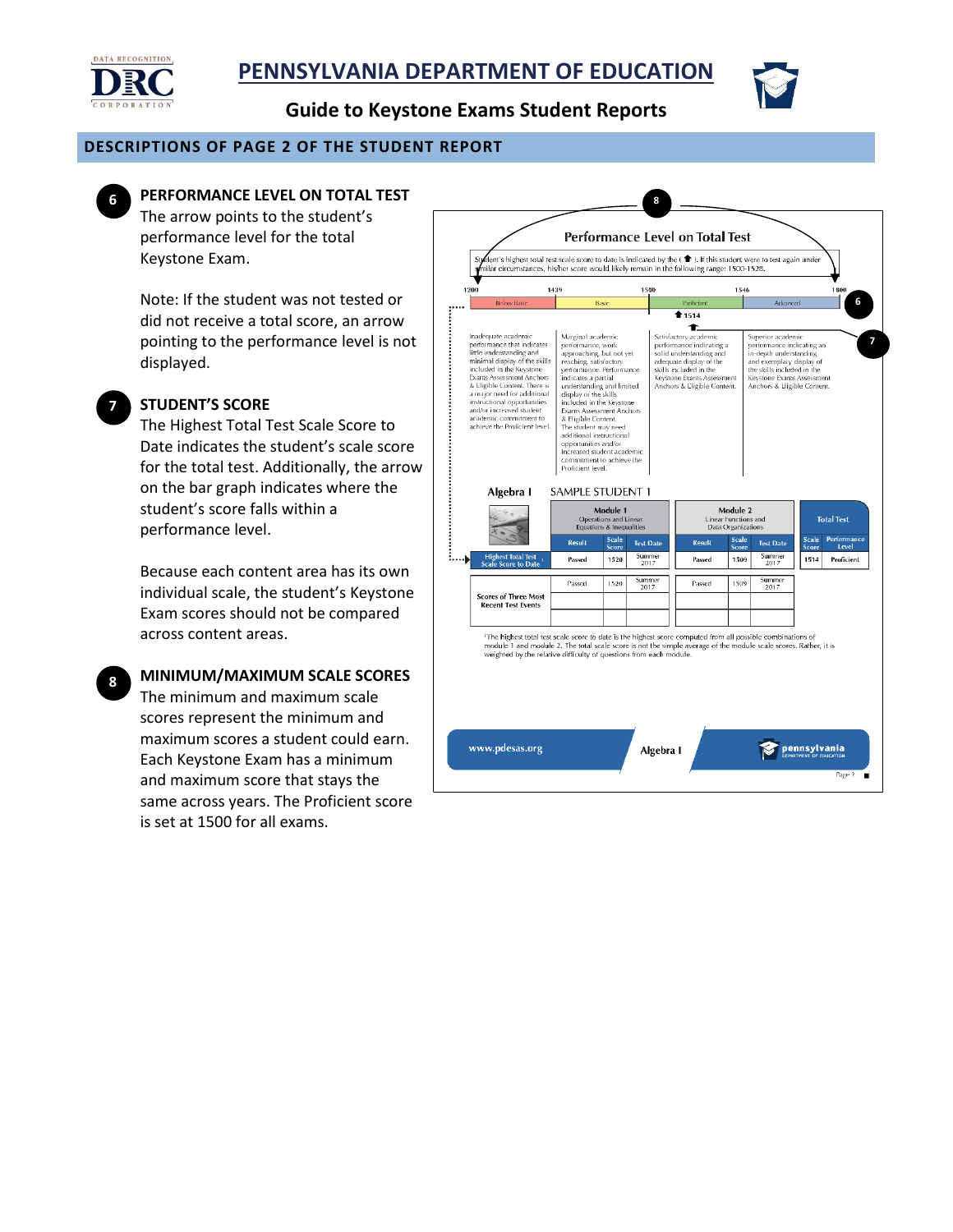



**Guide to Keystone Exams Student Reports** 

#### **DESCRIPTIONS OF PAGE 2 OF THE STUDENT REPORT (CONTINUED)**



## **STANDARD ERROR OF MEASURE**

 1800 if a different version of the exam is This range reflects the standard error of measurement (SEM) for the student's Keystone Exam score. Specifically, it provides a reasonable range of scores that the student might receive if he or she took an equivalent version of the exam. (In other words, the student took an exam that covered exactly the *same* content, but included a *different* set of items.) For example, if the Keystone Exam score is 1750 and the SEM range is 1700 to 1800, then the student would be likely to score somewhere between 1700 and taken under similar conditions.

**10 MEANING OF PERFORMANCE LEVELS**  This section provides a general description of the Pennsylvania performance levels. Student performance on the Keystone Exams falls into one of four performance levels: Below Basic, Basic, Proficient, and Advanced.



#### **11 STUDENT'S PERFORMANCE IN EACH MODULE**

This section indicates the student's performance within each module. It provides the assessment anchors covered in each module. Additionally, it identifies the result, scale score, and date of testing for each module and test event.

Note: Students do not need to pass both modules in order to score Proficient on the exam.

#### **12 STUDENT'S PERFORMANCE FOR TOTAL TEST**

This section indicates the student's scale score and performance level for the total test. The scale score for the total test reflects the highest score computed as the combination of the two highest module scores. Because modules contain varying item content and difficulty, the total scale score may not equal the average of the modules. Students taking the Keystone Exam for the first time must take both modules in order to receive a total test scale score.